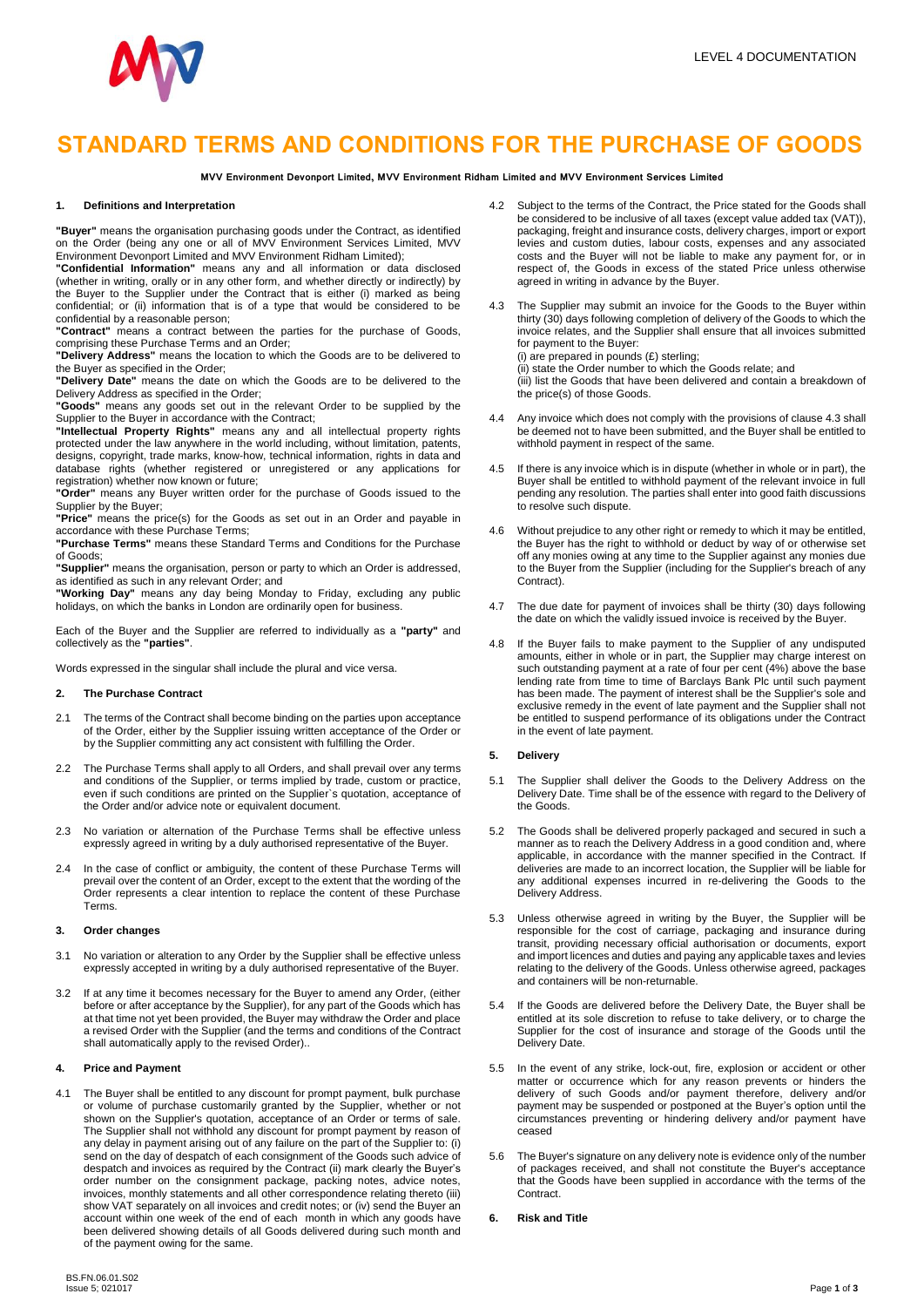

# **STANDARD TERMS AND CONDITIONS FOR THE PURCHASE OF GOODS**

- 6.1 Title in the Goods shall pass to the Buyer upon the earlier of completion of delivery in accordance with clause 5, or upon the Buyer paying the Price to the Supplier.
- 6.2 The Goods will be and shall remain at the Supplier's risk, and insurance of the Goods shall be for the Supplier's account, until such time as the Goods are both delivered to and accepted by the Buyer at the Delivery Address and are found to be in accordance with the requirements of the Contract, including clauses 5 and 7 of these Purchase Terms, whereupon risk in the Goods and the insurance responsibility shall pass to the Buyer.

## **7. Inspection of Goods, Damaged Goods and Acceptance**

- 7.1 The Buyer will carry out such inspection and testing as is necessary to ensure the Goods comply with the Contract without undue delay. The Buyer shall notify the Supplier within ten (10) Working Days following the date of completion of delivery of the Goods where damaged or defective Goods are delivered to the Buyer
- 7.2 The Buyer may at its sole option reject any damaged or defective Goods and require that the Supplier shall collect those Goods from the Buyer at the Supplier's expense, and:

(i) during the period between delivery of the Goods to the Buyer and collection by the Supplier, the Buyer shall not be liable for any loss or further damage caused to the damaged or defective Goods;

(ii) all sums payable by the Buyer in relation to the damaged or defective Goods shall cease to become payable;

(iii) all sums paid by the Buyer in relation to the damaged or defective Goods shall be repaid by the Supplier immediately; and

(iv) the Buyer shall be entitled to claim damages from the Supplier for any loss, damage, penalties, charges, costs and expenses (including legal expenses) and any other liabilities incurred by the Buyer as a result of or in connection with the Goods being damaged or defective.

- 7.3 Where there are shortages in the volume of Goods delivered to the Buyer in relation to an Order, the Buyer shall notify the Supplier within ten (10) Working Days from the Delivery Date and the following provisions shall apply:
	- (i) all sums payable by the Buyer in relation to the missing Goods shall cease to become payable;

(ii) all sums paid by the Buyer in relation to the missing Goods shall be repaid by the Supplier immediately; and

(iii) the Buyer shall be entitled to claim damages from the Supplier for any loss, damage, penalties, charges, costs and expenses (including legal expenses) and any other liabilities incurred by the Buyer as a result of or in connection the shortage of Goods supplied by the Supplier.

- 7.4 Where damaged or defective Goods are delivered to the Buyer, or where there are shortages in the volume of Goods delivered to the Buyer in relation to an Order, at the Buyer's sole discretion, the Buyer may require that the Supplier shall immediately replace damaged or defective Goods, or supply the Goods which are missing, at the Supplier's expense or the Buyer shall be entitled to cancel, without notice, the whole or part of the Contract to which the missing or damaged or defective Goods relate.
- 7.5 If an excess in the volume of Goods are delivered to the Buyer in relation to an Order, the Buyer may at its sole discretion: (i) accept the excess Goods by notifying the Supplier of such acceptance within ten (10) Working Days from the Delivery Date (and the Price of the excess

Goods shall be payable by the Buyer in such event); or (ii) reject the excess Goods by notifying the Supplier within ten (10) Working Days from the Delivery Date whereupon the Supplier shall collect the excess Goods from the Buyer at the Supplier's expense. In such event no sum shall be due to the Supplier for the excess Goods and in the event that sums are paid to the Supplier for excess Goods, the Supplier shall repay such sums to the Buyer immediately;

### **8. Supplier Warranties**

- 8.1 The Supplier warrants and represents that it shall fully comply with all applicable laws relating to taxation, exchange controls, custom matters, anti-corruption, anti-bribery, anti-trust, anti-money laundering, trade sanctions and criminal matters in connection with the Contract, and that it has in place and shall maintain adequate procedures designed to prevent any act of bribery (as defined in the Bribery Act 2010) being committed by it, its employees, workers, contractors, agents, advisors and any other service provider.
- 8.2 The Supplier warrants and represents that it has full capacity and authority to enter into the Contract and that it has all necessary licences, consents and permits required of it to supply the Goods.

8.3 The Supplier warrants and represents that:

(i) the Goods shall correspond in all respects as to quality, quantity and description with the particulars stated in the Contract ( as amended from time to time); and/or

(ii) the Goods are of satisfactory quality (within the meaning of the Sale of Goods Act 1979) and shall be fit for any such purpose held out by the Supplier or as shall be made known by the Buyer, expressly or by implication, to the Supplier;

(iii) the Goods are free from defects in design, materials and workmanship;

(iv) it shall comply with all applicable statutory and regulatory requirements relating to the manufacture, labelling, packaging, storage, handling and delivery of the Goods; and

(v) the Goods (including any labelling and packaging) do not in any way infringe or violate any third party Intellectual Property Rights, nor any contractual, employment or property rights, or other rights of any third parties.

- 8.4 The Supplier shall obtain the benefit of all manufacturers' warranties relating to the Goods and shall do all such acts as are necessary to transfer the benefit of such manufacturers' warranties to the Buyer upon completion of delivery.
- 8.5 The Supplier warrants that all Goods shall comply with the terms of the Contract as at the Delivery Date. If within twelve (12) months after delivery, (or such other period as may be agreed in respect of any Order), any defect in the Goods is discovered or arises under proper use of the Goods, the Buyer shall give notice of the defect in writing to the Supplier and the Supplier shall repair or replace the Goods as to remedy the defect without cost to the Buyer as soon as possible. In default thereof the Buyer shall have the right to procure the same Goods to be repaired or replaced and the Supplier shall pay to the Buyer such sums as may reasonably be incurred by the Buyer to remedy the defect. The foregoing provisions of this clause shall not prejudice any further or other rights of the Buyer arising from or in consequence of any defects in the Goods.

## **9. Compliance with Law, Human Rights and Employment Standards, Anti-Corruption**

9.1 The Supplier shall (and shall procure that its representatives, employees, officers, sub-contractors and agents shall) at all times in connection with the Contract comply with:

(i) the Modern Slavery Act 2015;

(ii) all applicable national and international laws;

(iii) the Universal Declaration of Human Rights, the International Labour Organization's Declaration on Fundamental Principles and Rights at Work, the Rio Declaration on Environment and Development, and the United Nations Convention Against Corruption; (iv) the ten principles of the United Nations Global Compact (UNGC)

as published o[n www.unglobalcompact.org;](http://www.unglobalcompact.org/) and (v) the Bribery Act 2010.

## 9.2 The Supplier warrants that:

(i) it shall at all times in connection with the Contract have in place, monitor, implement and enforce an effective compliance management system to ensure (amongst other things) that all reasonable steps are taken to prevent corruption (including corruption relating to benefits in kind, gifts and invitations);

(ii) it is (and shall procure that its representatives, employees, officers, sub-contractors and agents shall be) familiar with the requirements of all laws which are applicable to the Contract;

(iii) it has implemented, and will at all times maintain and monitor, effective measures to prevent non-compliant activities in connection with the Contract;

(iv) it has audited, and will continue to regularly do so in the future, its supply chains with regard to their compliance with all applicable laws (including the laws referred to in clause 8.1).

- 9.3 The Supplier shall upon request provide to the Buyer such information on its compliance management system as may reasonably be requested by the Buyer, and shall immediately report to the Buyer any breach or noncompliance with any applicable laws and/or the provisions of this clause 9.
- 9.4 The Supplier shall, if requested to do so by the Buyer, check all relevant information in its possession and confirm to the Buyer (to the best of its knowledge having taken all reasonable care to check) whether there exists any employment or service relationship between either party and employees of the other party (and/or family members or persons living in one household with such employees) in their respective business divisions that deal with the provision of the Goods and/or invoicing deliveries and services. For the purpose of this clause the term "employment" shall include employment or engagement of any sort including employment or engagement as employee, freelancer, consultant or contractor.

## **10. Liability and Insurance**

10.1 The Supplier shall indemnify, keep indemnified and hold harmless the Buyer against any and all losses, damages, penalties, charges, costs and expenses (including legal expenses) and any other liabilities awarded against or incurred by the Buyer as a result of or in connection with: